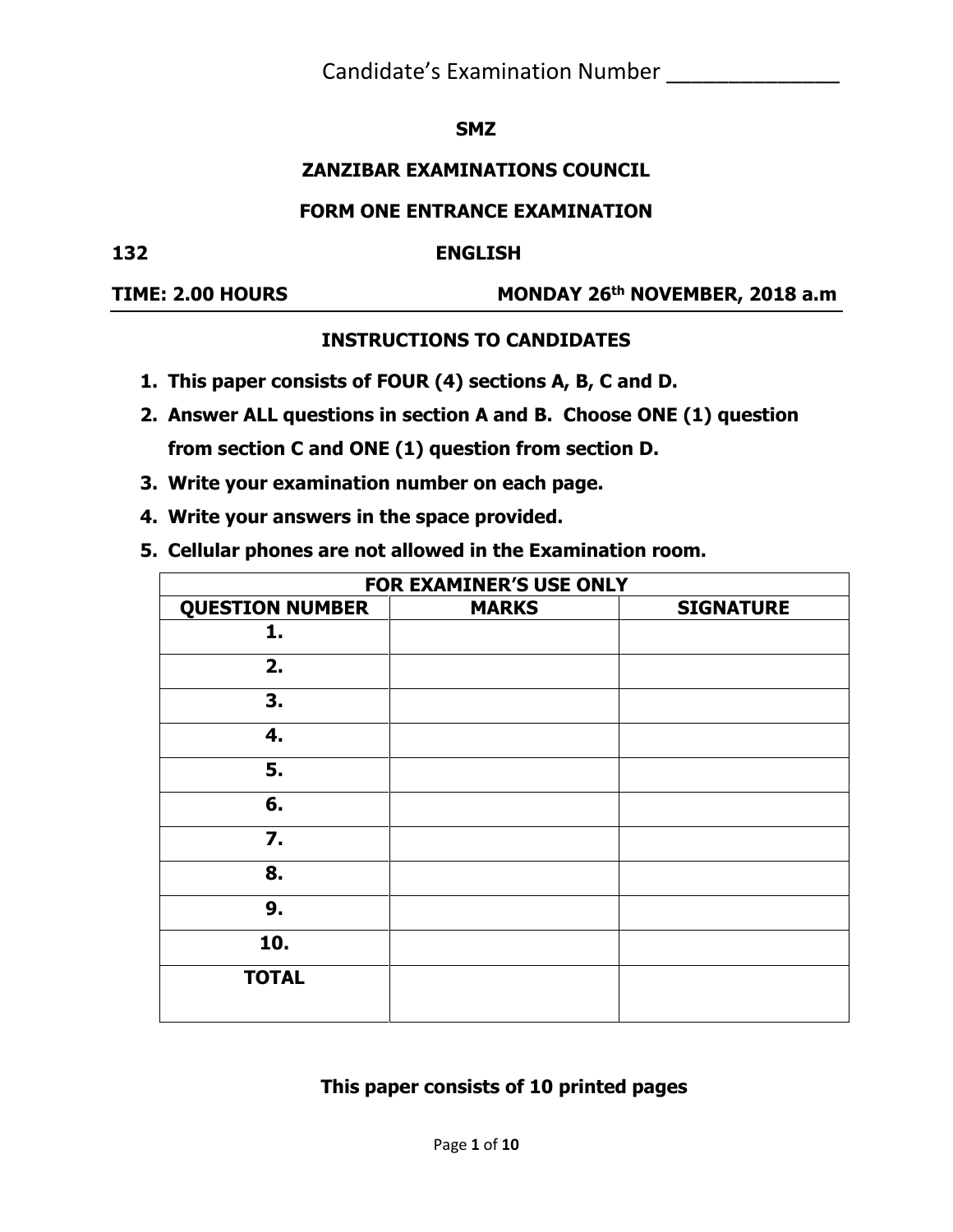## **SECTION A: (20 Marks)**

### **COMPREHENSION**

### **Answer ALL questions in this section**

### **Read the passage below and answer the questions**.

Khalfan was sitting in his class. He could not help looking out of the window. He had seen something unusual. "Khalfan, pay attention" his teacher said. "Look at the blackboard now!" "Excuse me, teacher", said Khalfan. "I think there is a problem. I can see smoke coming out of the window over there."

His teacher, Mrs. Kassim came to the window and looked out. My goodness! You are right Khalfan! There is fire in the staffroom. Now everyone leave the class quietly and stand in the playground. I will inform the teachers and the rest of the school.

Mrs. Kassim immediately spoke to all the teachers and soon all the teachers and the children were standing safely in the playground. Two of the teachers stood near the children to make sure they were safe. Mr. Karim, the head teacher, called 999 on his mobile phone for the firefighters.

In five minutes everyone could hear the siren of the fire engine as it raced towards the school. An ambulance came too, but Mr. Karim later sent it away as no one was hurt. The firefighters and teachers tried to put out the fire, but the fire still burned fiercely. The army was called in to help and some soldiers arrived in five minutes. The two groups pulled long hoses from the three fire engines. They attached them to the water supply and very soon large jets of water poured onto the fire. Thirty minutes later, there was just the smoke and the sight of a badly burn staffroom. "You were lucky it didn't spread to the other buildings," said one firefighter.

### **Questions**

- 1. Choose the correct answer from the given alternatives and put the correct letter in the space provided.
	- i. When Khalfan realized that there was something unusual he was
		- A: In the class room B: In the staffroom
		- C: Out of the window D: At the play ground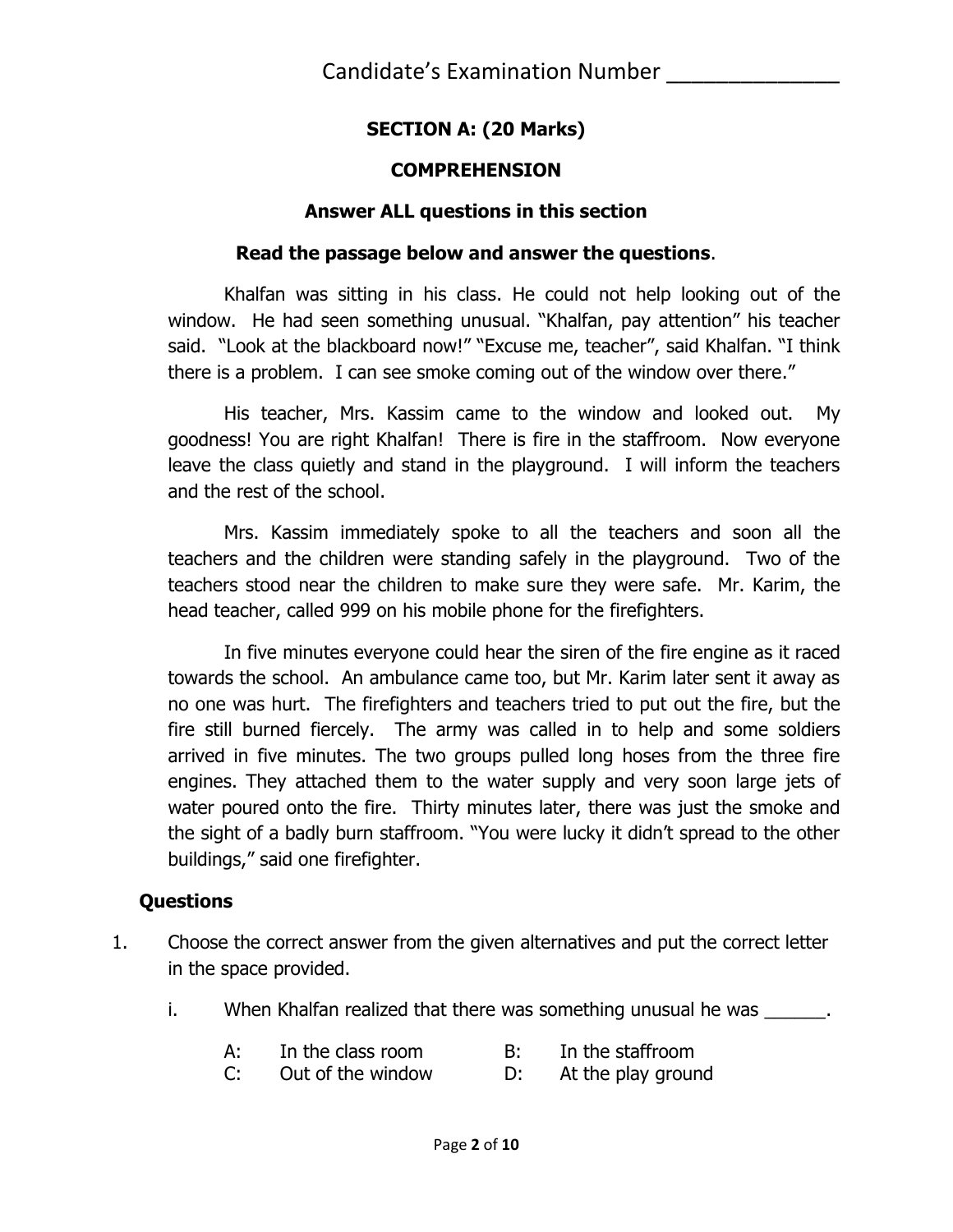- ii. Khalfan did not pay attention in the class because
	- A: He did not like the subject
	- B: He was tired with the teacher
	- C: He saw smoke out of the window
	- D: Mrs Kassim asked him to leave the class quietly
- iii. The teachers and the rest of school were informed about the fire by  $\qquad$ .
	- A: Mr. Karim B: Khalfan
	- C: The firefighters D: Mrs. Kassim
- iv. The ambulance was sent away because  $\blacksquare$ 
	- A: There were no injured people
	- B: The firefighters had already put off the fire
	- C: The fire burned the staffroom fiercely
	- D: Mr. Karim Called 999
- v. When the army arrived to the event \_\_\_\_\_\_\_\_\_\_\_\_.
	- A: The fire had already put off
	- B: The fire still burned fiercely
	- C: The fire spread to other buildings
	- D: The fire fighters had left the place
- vi. The fire started The start of the start of the start of the start of the start of the start of the start o
	- A: At the play ground B: Out of the window
	- C: In the staffroom D: In the class
- vii. The groups that pulled the hoses from the fire engines were \_\_\_\_\_\_\_\_.
	- A: The army and the fire fighters
	- B: The fire fighters and the teachers
	- C: The firefighters and Mr. Karim
	- D: Khalfan and the firefighters
- viii. When the fire is put off, the students were \_\_\_\_\_\_\_\_\_\_\_\_\_\_\_\_\_\_\_\_\_\_\_\_\_\_\_\_\_\_
	- A: In the class B: In the staffroom
	- C: In other buildings D: In the play ground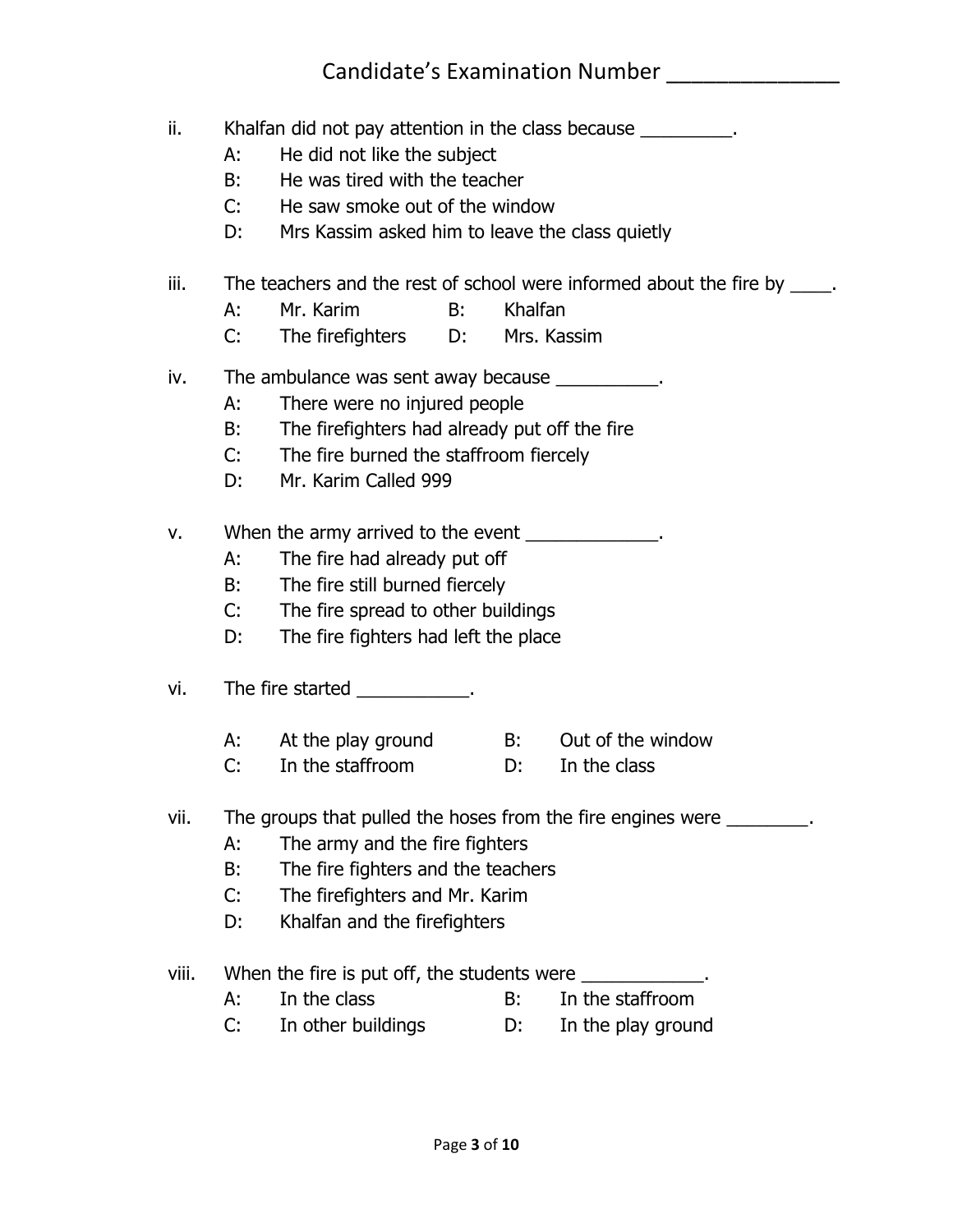|    | ix.   | The firefighters were called by ___________. |                                                                   |    |                                                                                                                                                                              |
|----|-------|----------------------------------------------|-------------------------------------------------------------------|----|------------------------------------------------------------------------------------------------------------------------------------------------------------------------------|
|    |       | A:                                           | Khalfan                                                           | B: | The army                                                                                                                                                                     |
|    |       | C:                                           | The head teacher                                                  | D: | Mrs. Kassim                                                                                                                                                                  |
| 2. | X.    | A:<br>C:                                     | Five minutes<br>Less than thirty minutes D: Twenty minutes        | B: | By using the large jets of water the fire was put off in _____________.<br>Half an hour<br>Write TRUE if the statement is correct or FALSE if the statement is incorrect for |
|    |       |                                              | the following sentences.                                          |    |                                                                                                                                                                              |
|    |       |                                              |                                                                   |    |                                                                                                                                                                              |
|    | i.    |                                              |                                                                   |    | The teachers and the firefighters managed to put of the fire themselves.                                                                                                     |
|    |       |                                              |                                                                   |    |                                                                                                                                                                              |
|    | ii.   |                                              |                                                                   |    | The firefighters arrived at the event before the soldiers. ______________________                                                                                            |
|    | iii.  |                                              | The headmaster's name was Mrs. Kassim.                            |    |                                                                                                                                                                              |
|    | iv.   |                                              |                                                                   |    |                                                                                                                                                                              |
|    | v.    |                                              | The vehicles arrived at the event were the ambulance and the fire |    |                                                                                                                                                                              |
|    | vi.   |                                              |                                                                   |    | Some teachers helped the firefighters to put off the fire.                                                                                                                   |
|    | vii.  |                                              | The firefighters used water to put off the fire.                  |    |                                                                                                                                                                              |
|    | viii. |                                              | The fire destroyed the whole school. _____________                |    |                                                                                                                                                                              |
|    | ix.   |                                              | There were some injured children in the playground.               |    |                                                                                                                                                                              |
|    | Х.    |                                              | sure they were safe.                                              |    | All teachers were taking care of the children in the playground to make                                                                                                      |
|    |       |                                              | <b>SECTION B: (40 Marks)</b>                                      |    |                                                                                                                                                                              |
|    |       |                                              | <b>PATTERNS AND VOCABULARY</b>                                    |    |                                                                                                                                                                              |
|    |       |                                              | Answer ALL questions in this section                              |    |                                                                                                                                                                              |
| 3. |       |                                              | Fill the blanks by using the words from the box below.            |    |                                                                                                                                                                              |

Coconut juice, coconut grater, surname, author, museum, title, father, History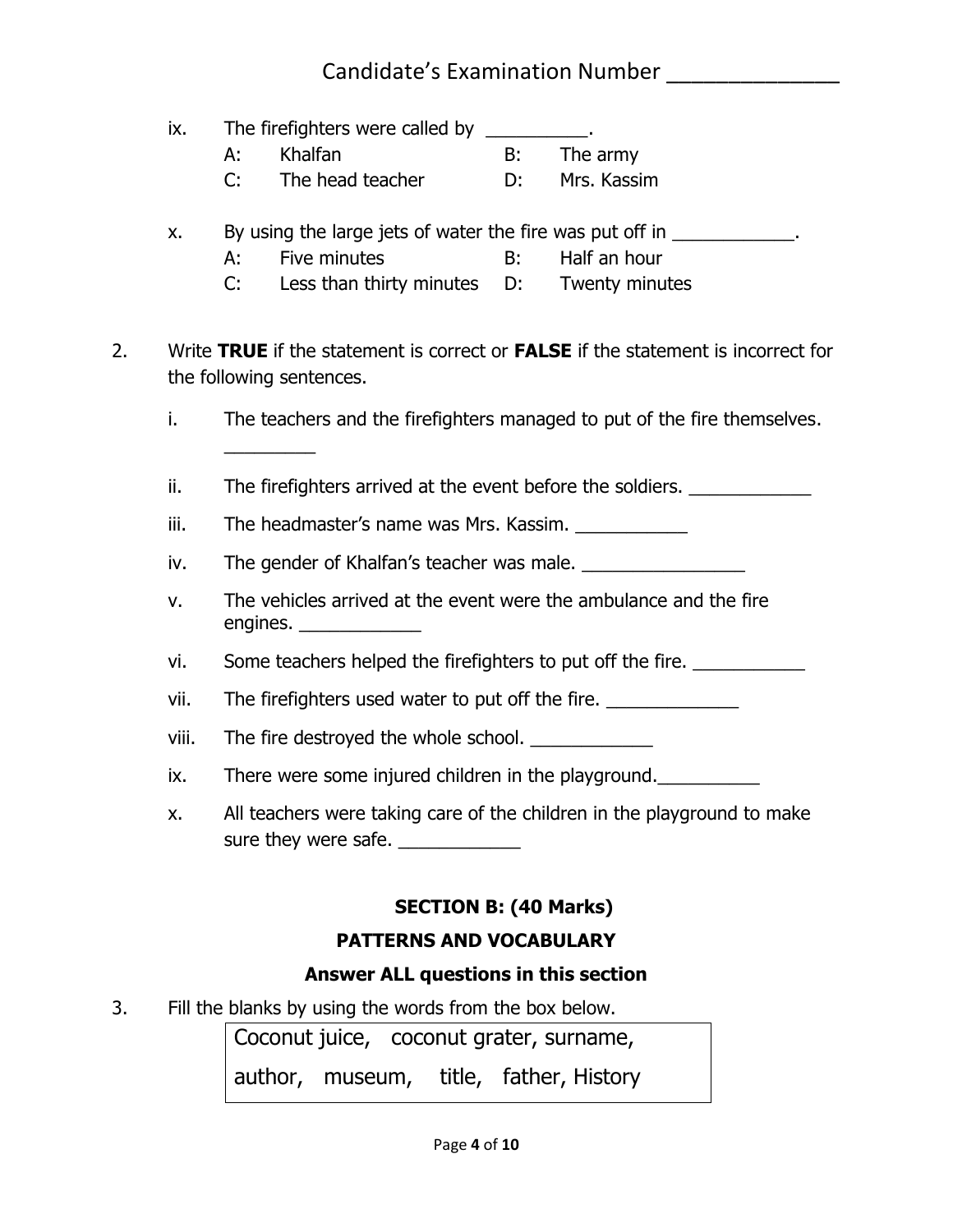- i. I am rushing to the the to collect some historical information.
- ii. The **the set of the book is Haji Gora Haji.**
- iii. The \_\_\_\_\_\_\_\_\_\_\_\_\_\_\_\_\_\_\_\_\_\_\_\_\_ of the story is Visiting the Play Ground.
- iv. Take that \_\_\_\_\_\_\_\_\_\_\_\_\_\_\_\_\_ to grate the coconut.
- v. First of all write your \_\_\_\_\_\_\_\_\_\_\_\_\_\_\_\_\_\_\_\_\_\_\_ following with other names.
- 4. Match the statements in **LIST A** with the words from **LIST B** and put the correct letter in the space provided.

|     | <b>LIST A</b>                              | <b>LIST B</b>         |
|-----|--------------------------------------------|-----------------------|
| i.  | They eat both animals and plants.          | A: Crocodiles         |
| ii. | They leave in water and land.              | <b>B: Carnivorous</b> |
|     | iii. The place where animals confined with | C: Herbivorous        |
|     | enclosure.                                 | D: Habitat            |
|     | iv. Common domestic animals.               | E: Forest             |
| v.  | They eat animals only.                     | F: Cats and dogs      |
|     |                                            | G: Omnivorous         |
|     |                                            | H: Zoo.               |

 $\overline{a_1}$  ,  $\overline{a_2}$  ,  $\overline{a_3}$  ,  $\overline{a_4}$  ,  $\overline{a_5}$  ,  $\overline{a_6}$  ,  $\overline{a_7}$  ,  $\overline{a_8}$  ,  $\overline{a_9}$  ,  $\overline{a_9}$  ,  $\overline{a_9}$  ,  $\overline{a_9}$  ,  $\overline{a_9}$  ,  $\overline{a_9}$  ,  $\overline{a_9}$  ,  $\overline{a_9}$  ,  $\overline{a_9}$  ,

 $\overline{a_1}$  , and the set of the set of the set of the set of the set of the set of the set of the set of the set of the set of the set of the set of the set of the set of the set of the set of the set of the set of the se

 $\overline{a_1}$  , and the set of the set of the set of the set of the set of the set of the set of the set of the set of the set of the set of the set of the set of the set of the set of the set of the set of the set of the se

- 5. Answer the following questions as instructed.
	- i. Which one does your friend like, a candy or a biscuit?

(Answer the question by using "prefer to")

- ii. Please, can you read it for me? (Answer the question politely by starting with "No, …….")
- iii. Island, than, Uganda, hotter, Unguja, is

(Re-arrange the words to make a meaningful sentence)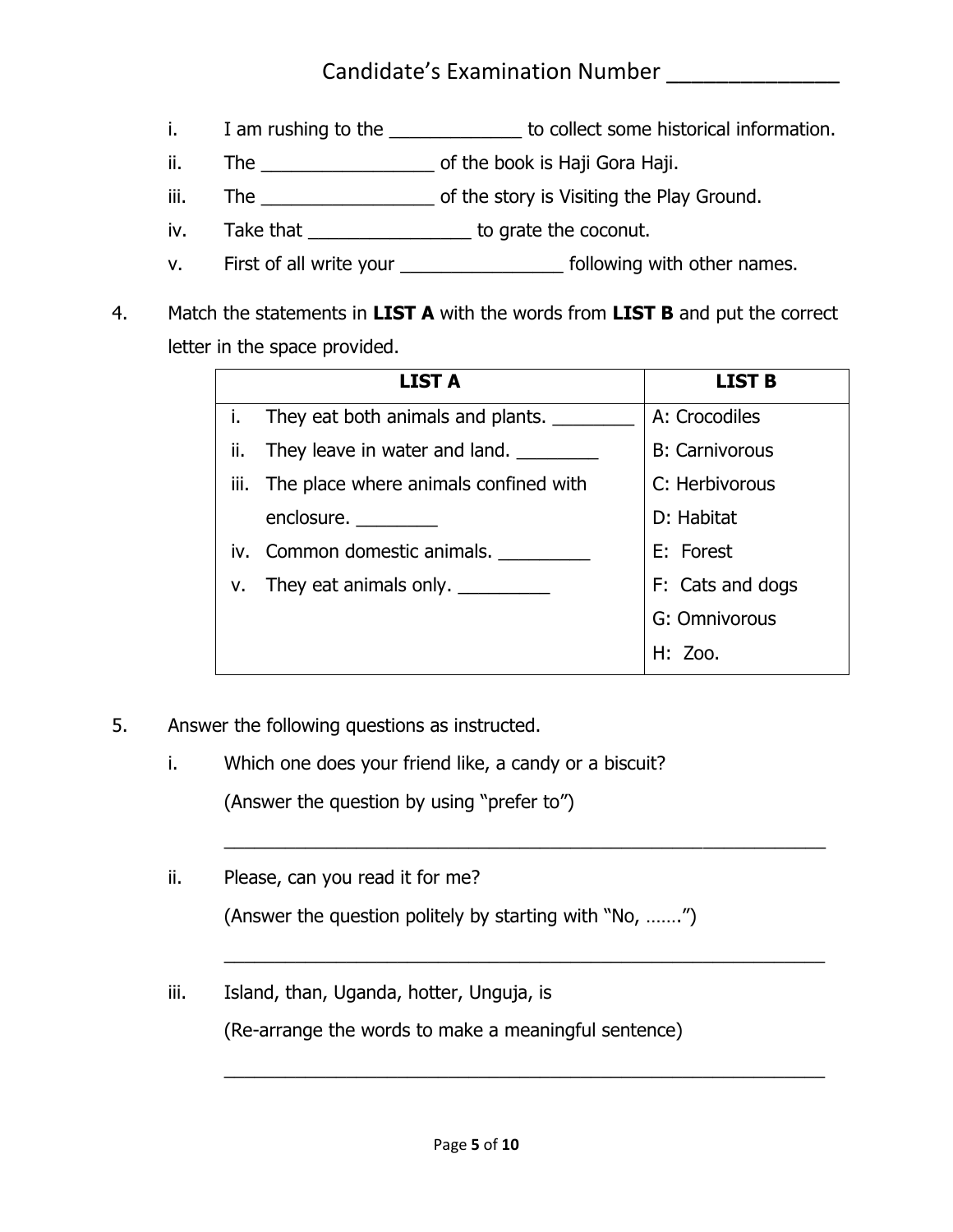- It (were/was) a lovely picture. iv. (Choose the correct word from the brackets)
- Quarter to six. v. (Write the time in numerals)
- 6. Make five (5) sentences to describe the features of the animal in the picture.



| Τ.   | and the control of the control of the control of the control of the control of the control of the control of the     |  |
|------|----------------------------------------------------------------------------------------------------------------------|--|
|      |                                                                                                                      |  |
| ii.  | <u> 2000 - 2000 - 2000 - 2000 - 2000 - 2000 - 2000 - 2000 - 2000 - 2000 - 2000 - 2000 - 2000 - 2000 - 2000 - 200</u> |  |
|      |                                                                                                                      |  |
| iii. |                                                                                                                      |  |
|      |                                                                                                                      |  |
| iv.  |                                                                                                                      |  |
|      |                                                                                                                      |  |
| v.   |                                                                                                                      |  |
|      |                                                                                                                      |  |
|      |                                                                                                                      |  |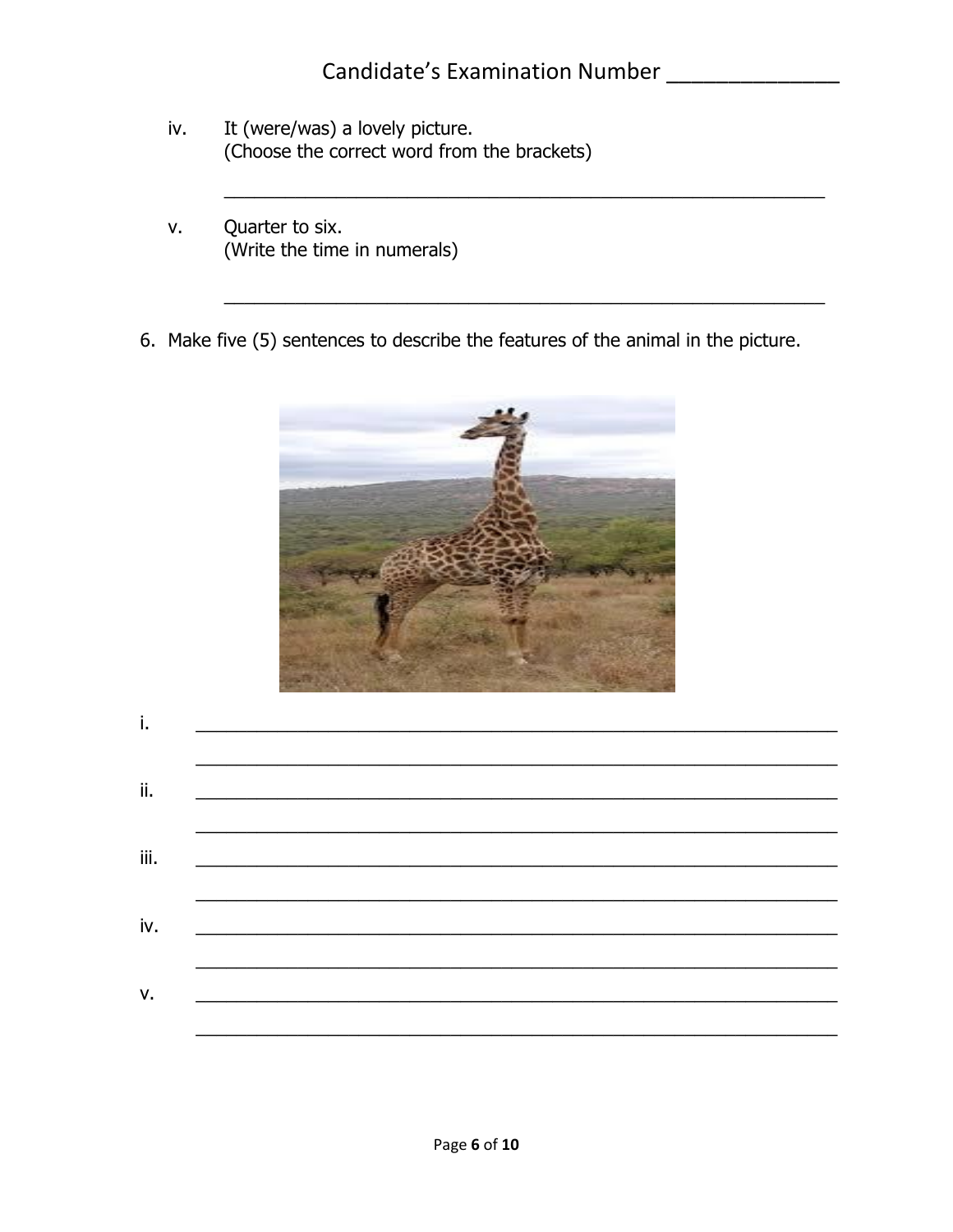## **SECTION C: (20 Marks)**

### **TRANSLATION**

### **Choose ONE (1) question from this section.**

7. Translate the following paragraph into English.

Katika nchi yetu ya Tanzania kuna ajali nyingi za barabarani. Kuna mambo mbali mbali ambayo husababisha ajali hizo. Zipo ajali zinazosababishwa na njia mbovu. Pia zipo ajali zinazosababishwa na madereva. Wapo madereva wanaondesha gari kwa kasi sana. Wengine wanaendesha gari wakiwa wamelewa. Ajali za barabarani husababisha vifo vingi na ulemavu. Ni vyema Serikali kuzifanyia matengenezo barabara zote. Madereva lazima wawe makini wanapoendesha gari barabarani. Hali hii itapunguza vifo na ulemavu nchini.

 $\overline{a_1}$  , and the set of the set of the set of the set of the set of the set of the set of the set of the set of the set of the set of the set of the set of the set of the set of the set of the set of the set of the se

 $\overline{a_1}$  , and the set of the set of the set of the set of the set of the set of the set of the set of the set of the set of the set of the set of the set of the set of the set of the set of the set of the set of the se  $\overline{a_1}$  , and the set of the set of the set of the set of the set of the set of the set of the set of the set of the set of the set of the set of the set of the set of the set of the set of the set of the set of the se  $\overline{a_1}$  ,  $\overline{a_2}$  ,  $\overline{a_3}$  ,  $\overline{a_4}$  ,  $\overline{a_5}$  ,  $\overline{a_6}$  ,  $\overline{a_7}$  ,  $\overline{a_8}$  ,  $\overline{a_9}$  ,  $\overline{a_9}$  ,  $\overline{a_1}$  ,  $\overline{a_2}$  ,  $\overline{a_3}$  ,  $\overline{a_4}$  ,  $\overline{a_5}$  ,  $\overline{a_7}$  ,  $\overline{a_8}$  ,  $\overline{a_1}$  , and the set of the set of the set of the set of the set of the set of the set of the set of the set of the set of the set of the set of the set of the set of the set of the set of the set of the set of the se  $\overline{a_1}$  , and the set of the set of the set of the set of the set of the set of the set of the set of the set of the set of the set of the set of the set of the set of the set of the set of the set of the set of the se  $\overline{a_1}$  , and the set of the set of the set of the set of the set of the set of the set of the set of the set of the set of the set of the set of the set of the set of the set of the set of the set of the set of the se  $\overline{a_1}$  ,  $\overline{a_2}$  ,  $\overline{a_3}$  ,  $\overline{a_4}$  ,  $\overline{a_5}$  ,  $\overline{a_6}$  ,  $\overline{a_7}$  ,  $\overline{a_8}$  ,  $\overline{a_9}$  ,  $\overline{a_9}$  ,  $\overline{a_9}$  ,  $\overline{a_9}$  ,  $\overline{a_9}$  ,  $\overline{a_9}$  ,  $\overline{a_9}$  ,  $\overline{a_9}$  ,  $\overline{a_9}$  ,  $\overline{a_1}$  , and the set of the set of the set of the set of the set of the set of the set of the set of the set of the set of the set of the set of the set of the set of the set of the set of the set of the set of the se  $\overline{a_1}$  , and the set of the set of the set of the set of the set of the set of the set of the set of the set of the set of the set of the set of the set of the set of the set of the set of the set of the set of the se  $\overline{a_1}$  , and the set of the set of the set of the set of the set of the set of the set of the set of the set of the set of the set of the set of the set of the set of the set of the set of the set of the set of the se  $\overline{a_1}$  ,  $\overline{a_2}$  ,  $\overline{a_3}$  ,  $\overline{a_4}$  ,  $\overline{a_5}$  ,  $\overline{a_6}$  ,  $\overline{a_7}$  ,  $\overline{a_8}$  ,  $\overline{a_9}$  ,  $\overline{a_9}$  ,  $\overline{a_9}$  ,  $\overline{a_9}$  ,  $\overline{a_9}$  ,  $\overline{a_9}$  ,  $\overline{a_9}$  ,  $\overline{a_9}$  ,  $\overline{a_9}$  ,  $\overline{a_1}$  , and the set of the set of the set of the set of the set of the set of the set of the set of the set of the set of the set of the set of the set of the set of the set of the set of the set of the set of the se  $\overline{a_1}$  , and the set of the set of the set of the set of the set of the set of the set of the set of the set of the set of the set of the set of the set of the set of the set of the set of the set of the set of the se

8. Translate the following paragraph into Kiswahili.

One day there was a bird which was very thirsty. It flew around in that area to search some water. Unfortunately it could not find water anywhere. It flew again for a long time to get water and got very tired. It sat on the branch of the tree to take rest. While it was sitting on the tree, it saw a pot of water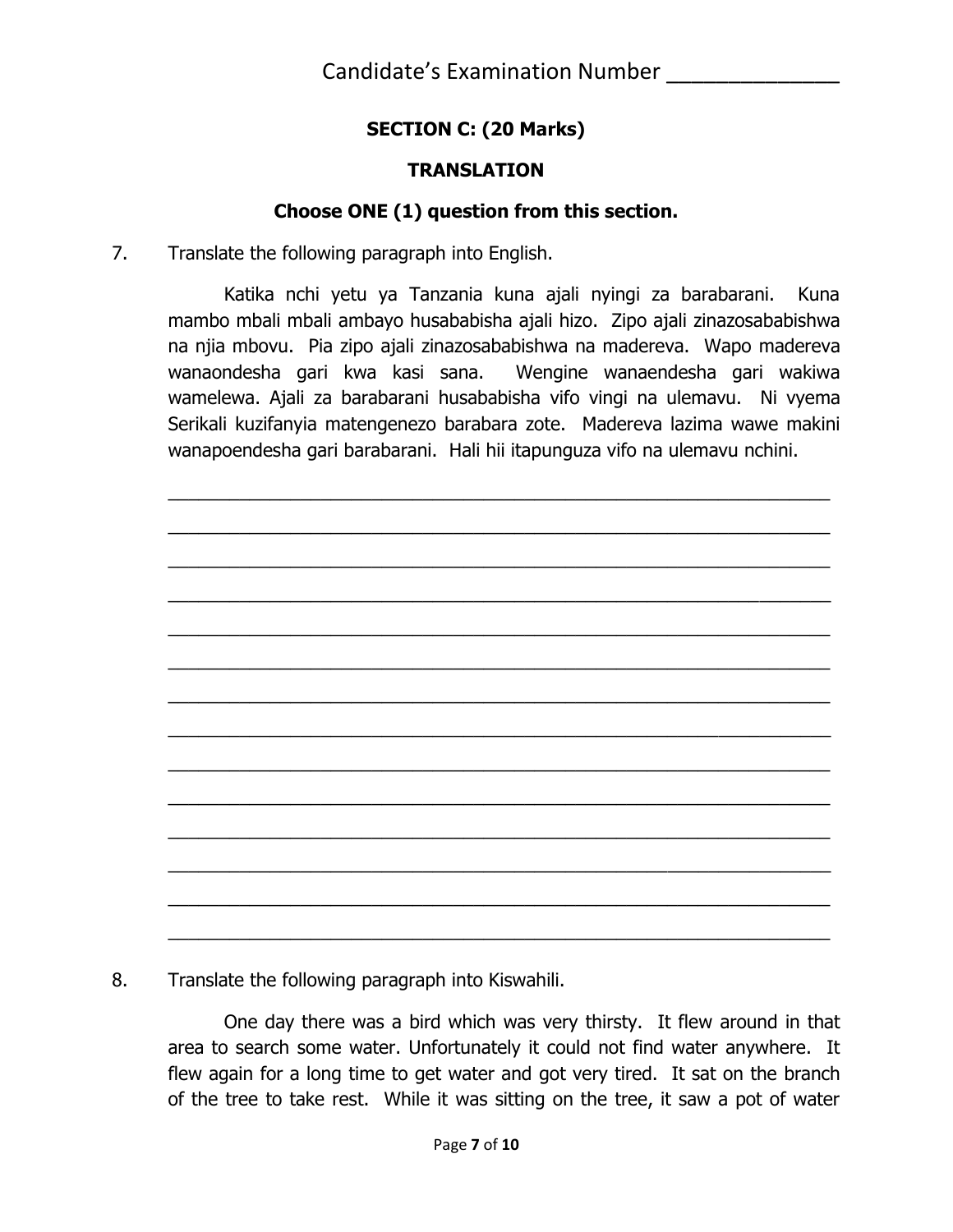under the tree. It flew toward the pot. It tried to drink the water. To its disappointment, it found that the level of water was very low and the neck of the pot was very narrow. Its beak did not reach the water.

 $\overline{a_1}$  , and the set of the set of the set of the set of the set of the set of the set of the set of the set of the set of the set of the set of the set of the set of the set of the set of the set of the set of the se

 $\overline{a_1}$  , and the set of the set of the set of the set of the set of the set of the set of the set of the set of the set of the set of the set of the set of the set of the set of the set of the set of the set of the se

 $\overline{a_1}$  , and the set of the set of the set of the set of the set of the set of the set of the set of the set of the set of the set of the set of the set of the set of the set of the set of the set of the set of the se

 $\overline{a_1}$  ,  $\overline{a_2}$  ,  $\overline{a_3}$  ,  $\overline{a_4}$  ,  $\overline{a_5}$  ,  $\overline{a_6}$  ,  $\overline{a_7}$  ,  $\overline{a_8}$  ,  $\overline{a_9}$  ,  $\overline{a_9}$  ,  $\overline{a_9}$  ,  $\overline{a_9}$  ,  $\overline{a_9}$  ,  $\overline{a_9}$  ,  $\overline{a_9}$  ,  $\overline{a_9}$  ,  $\overline{a_9}$  ,

 $\overline{a_1}$  , and the set of the set of the set of the set of the set of the set of the set of the set of the set of the set of the set of the set of the set of the set of the set of the set of the set of the set of the se

 $\overline{a_1}$  , and the set of the set of the set of the set of the set of the set of the set of the set of the set of the set of the set of the set of the set of the set of the set of the set of the set of the set of the se

 $\overline{a_1}$  , and the set of the set of the set of the set of the set of the set of the set of the set of the set of the set of the set of the set of the set of the set of the set of the set of the set of the set of the se

 $\overline{a_1}$  ,  $\overline{a_2}$  ,  $\overline{a_3}$  ,  $\overline{a_4}$  ,  $\overline{a_5}$  ,  $\overline{a_6}$  ,  $\overline{a_7}$  ,  $\overline{a_8}$  ,  $\overline{a_9}$  ,  $\overline{a_9}$  ,  $\overline{a_9}$  ,  $\overline{a_9}$  ,  $\overline{a_9}$  ,  $\overline{a_9}$  ,  $\overline{a_9}$  ,  $\overline{a_9}$  ,  $\overline{a_9}$  ,

 $\overline{a_1}$  , and the set of the set of the set of the set of the set of the set of the set of the set of the set of the set of the set of the set of the set of the set of the set of the set of the set of the set of the se

 $\overline{a_1}$  ,  $\overline{a_2}$  ,  $\overline{a_3}$  ,  $\overline{a_4}$  ,  $\overline{a_5}$  ,  $\overline{a_6}$  ,  $\overline{a_7}$  ,  $\overline{a_8}$  ,  $\overline{a_9}$  ,  $\overline{a_9}$  ,  $\overline{a_1}$  ,  $\overline{a_2}$  ,  $\overline{a_3}$  ,  $\overline{a_4}$  ,  $\overline{a_5}$  ,  $\overline{a_7}$  ,  $\overline{a_8}$  ,

 $\overline{a_1}$  , and the set of the set of the set of the set of the set of the set of the set of the set of the set of the set of the set of the set of the set of the set of the set of the set of the set of the set of the se

 $\overline{a_1}$  , and the set of the set of the set of the set of the set of the set of the set of the set of the set of the set of the set of the set of the set of the set of the set of the set of the set of the set of the se

\_\_\_\_\_\_\_\_\_\_\_\_\_\_\_\_\_\_\_\_\_\_\_\_\_\_\_\_\_\_\_\_\_\_\_\_\_\_\_\_\_\_\_\_\_\_\_\_\_\_\_\_\_\_\_\_\_\_\_\_\_\_\_\_\_

 $\overline{a_1}$  , and the set of the set of the set of the set of the set of the set of the set of the set of the set of the set of the set of the set of the set of the set of the set of the set of the set of the set of the se

 $\overline{a_1}$  , and the set of the set of the set of the set of the set of the set of the set of the set of the set of the set of the set of the set of the set of the set of the set of the set of the set of the set of the se

### **SECTION D: (20 Marks)**

**WRITING**

### **Choose ONE (1) question in this section**

9. a) Read the invitation card below and then answer the questions

#### **WEDDING CELEBRATION INVITATION**

**From**: Kauthar **To**: Mfaume **Day:** 27<sup>th</sup> January, 2019 **Time**: 07:30 pm **Venue**: Bwawani Hall **Message**: Welcome to my wedding celebration. **Note:** Children are not allowed.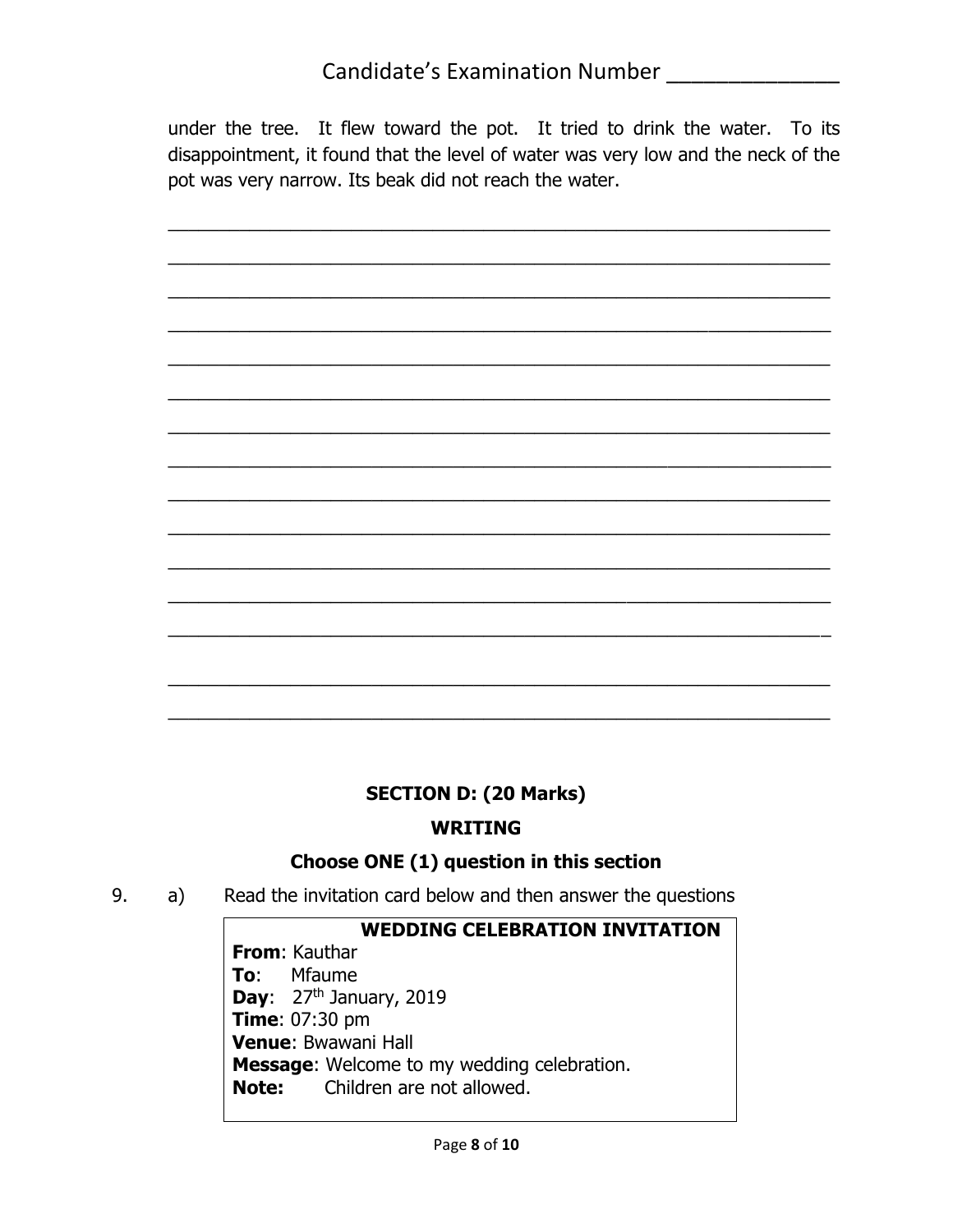# **Questions.**

|     | i)   | What is the invitation about?                                                                             |
|-----|------|-----------------------------------------------------------------------------------------------------------|
|     | ii)  | When will the event take place?                                                                           |
|     | iii) | Who is the sender of the invitation?                                                                      |
|     | iv)  | Who is invited to the celebration?                                                                        |
|     | V)   | Where will the celebration take place?                                                                    |
|     | b)   | Imagine you are Mfaume and you have no time to attend the celebration,<br>write the message to apologize. |
|     |      |                                                                                                           |
|     |      |                                                                                                           |
| 10. |      | Write a composition of 100 words about your plan after completing Standard<br>Six Examination.            |